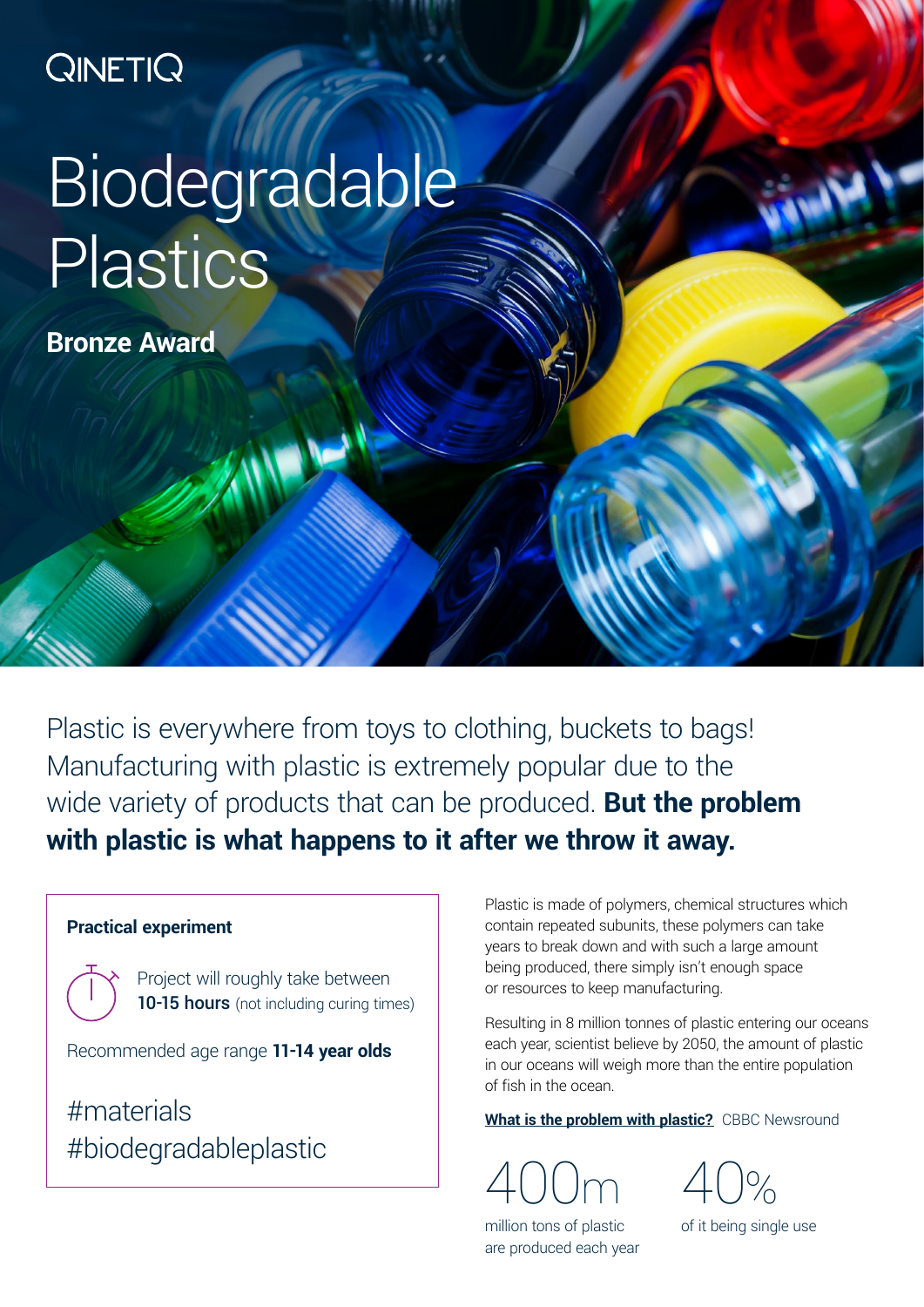#### **How to run CREST using this activity**

### **To use their project to achieve a CREST Bronze Award your student will need to:**

- Complete a minimum of 10 hours of project times
- Consider the broader impact of their project and demonstrate an innovative approach
- Complete the project workbook or short report in another medium
- Reflect on their work during the project using a student profile form

#### **Preparation**

Ready to get going with CREST? Sign up for a CREST account here: **www.crestawards.org/sign-in**

Create a new Bronze award project with the name(s) of the student(s) and the title of their project. If you don't have all the details, you can fill these in later!

#### **Run the project**

We have some super handy workbooks and profiles for your students to use when running a CREST Award. You can download these when you create your CREST account by following the link above.

Encourage your students to use the workbook or profile to plan and carry out their project, keeping a record of all their amazing progress.

Make sure you consider safety and risks!

#### **Reflection**

So, your students have been hard at work and completed their CREST project, but don't let this be the end of their learning. They should now fill in any remaining sections of their workbook. This is a chance for them to reflect on all the interesting things they've learnt and the invaluable skills they have used.

#### **Enter your project for a CREST Bronze Award**

Hard work deserves a reward! Celebrate and certify your student's achievements by entering their project a CREST Bronze Award. Simply:

Log in to your CREST account at **www.crestawards.org/sign-in**

Select the project and upload a sample of the students' workbooks or other project evidence.

Check the participating students have met each of the criteria on the teacher assessment page.

Finally, complete the delivery and payment details to order your snazzy certificates.

Congratulations on completing CREST Bronze!

#### **What next?**

The scientific discovery doesn't need to end here. Students can have a go at the next level up – CREST Silver.

Don't keep all the fun to yourselves, encourage others to take part in CREST projects and share the wonders of science. For free ideas on how to get started, see **www.crestawards.org**



Looking for some support? Find a mentor by contacting your local STEM Ambassador hub: **www.stem.org.uk/stem-ambassadors/local-stem-ambassador-hubs**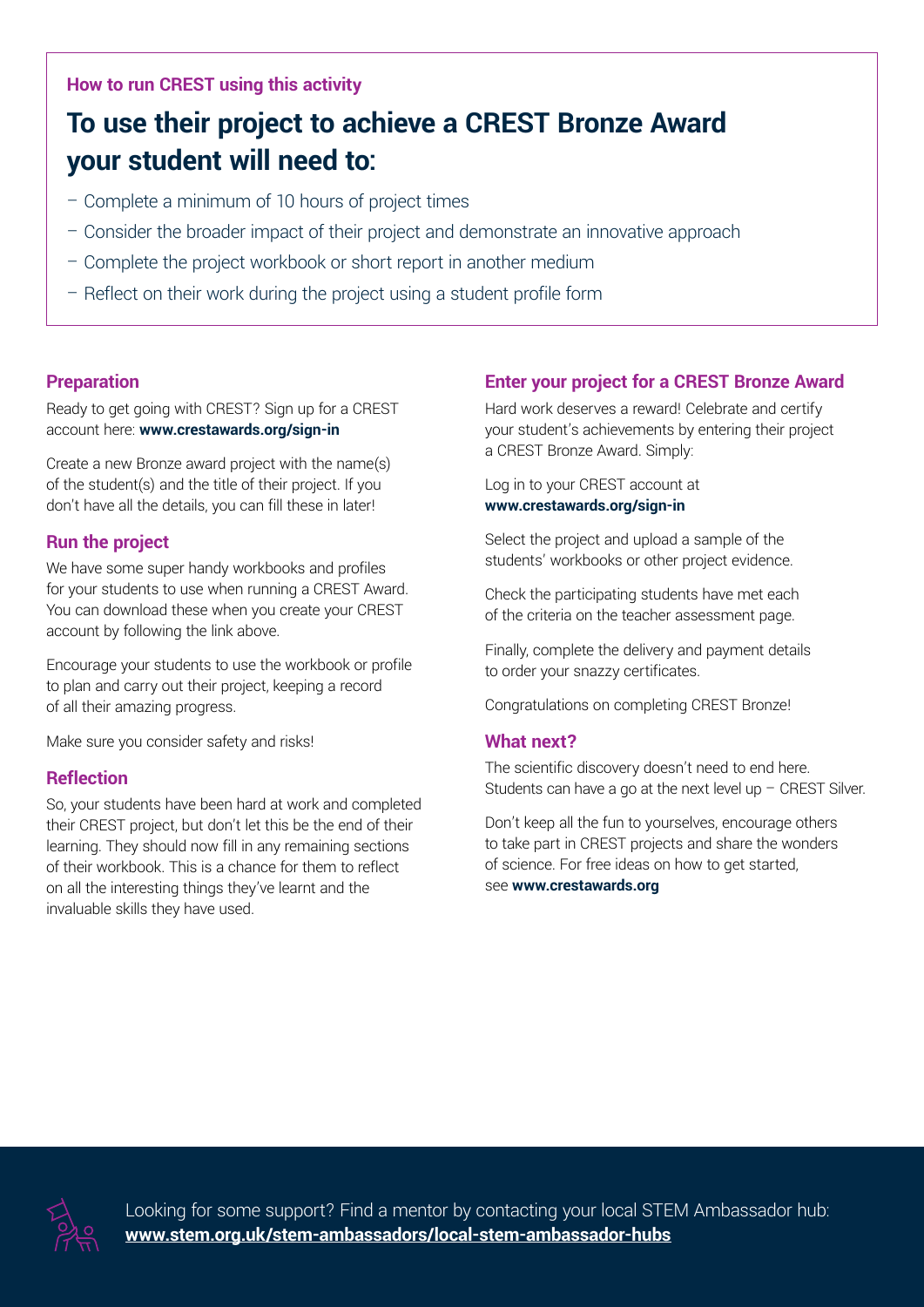#### **So what can we do?**

Biodegradable plastics can be degraded by mircroorganisms into water, carbon dioxide and biomass (plant or animal material). Bioplastics are different to conventional non-biodegradable plastics as they are produced from renewable resources, creating less toxic waste.



In recent years many bioplastic products have been produced as an alternative to petroleum based products such as food packaging, compostable bags and tableware.

Biodegradable plastics have the advantage of reduced CO $_{_2}$  emissions, as well as being a cheap alternative to petrochemical plastics. Sadly biodegradable plastics cannot be recycled like other plastics and must be disposed of properly.

#### **Aim**

**Identify and investigate** the material properties of biodegradable plastic and whether it can be used as an alternative to a conventional single use plastic product.

#### **Objectives**

- Learn what biodegradable plastic is
- Learn the definitions of material properties
- Learn to compare and analyse material properties
- Identify and understand the meaning of single use plastic

#### **Method**

Identify and select one household product with single use non-biodegradable plastic packaging.

Please use the link below to create a gelatine based biodegradable plastic.

#### **[Gelatine bioplastic recipe](http://fabtextiles.org/wp-content/uploads/2017/06/BIOPLASTIC-RECIPE.pdf)**

#### **Health and safety**



Warning: This project involves cooking please be careful when using the cooker as it does get very hot.

Warning: Please be careful when pouring plastic into container this may be hot and you could burn yourself.

#### **Equipment**

Based on a gelatine bio-plastic recipe:

ECO

<sup>100%</sup> COMPOSTABLE

#### **For this experiment you will need**

- Saucepan
- Spoon
- Kitchen scales
- Heat source (hob)
- Clean glass, plastic or aluminium board or mould
- 2 sheets of sandpaper
- Cold water (240ml)
- Gelatine (48g) can be bought from any local supermarket
- Glycerol/glycerine (12g) can be bought from any local supermarket/ pharmacy
- Food colouring (optional)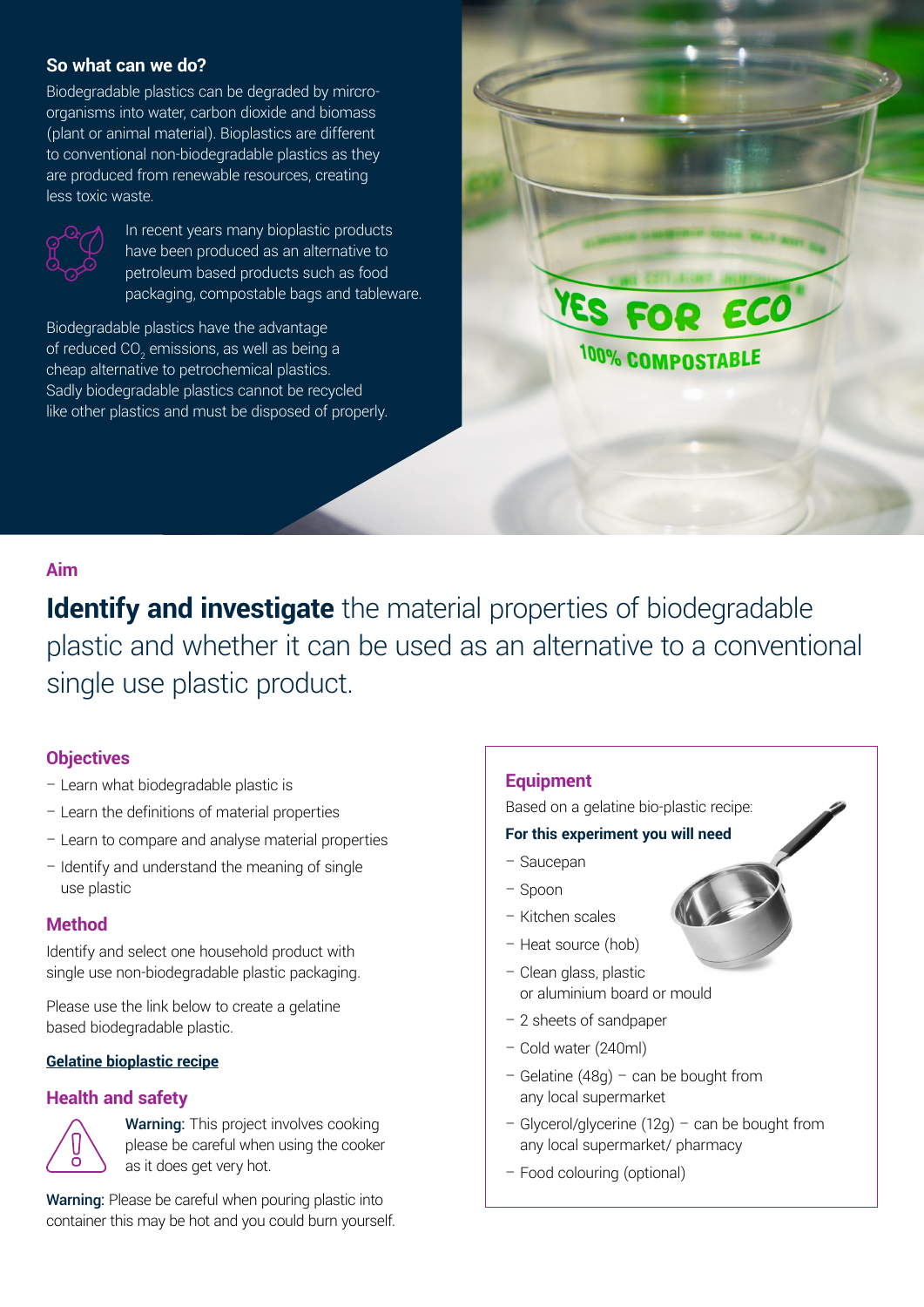#### **Results**

Compare your bio-plastic samples against your selected single use plastic product, identify the material properties of each type of plastic. Please use the link **[here](https://www.the-warren.org/ALevelRevision/engineering/materials1.htm)** for material definitions.

| <b>Biodegradable</b><br>plastic-gelatine based | Other biodegradable<br>plastic selected | <b>Single-use plastic</b> |
|------------------------------------------------|-----------------------------------------|---------------------------|
|                                                |                                         |                           |
|                                                |                                         |                           |
|                                                |                                         |                           |
|                                                |                                         |                           |
|                                                |                                         |                           |
|                                                |                                         |                           |
|                                                |                                         |                           |
|                                                |                                         |                           |
|                                                |                                         |                           |

#### **What else should you take into account**

- What other products on the market are currently manufactured from biodegradable plastic?
- What do you think will happen to your biodegradable plastic over time (for example, if you buried your plastic in the ground)?
- Why might a manufacturer look at using a bioplastic as opposed to a non-biodegradable plastic? What are the benefits?
- How long did it take to manufacture your bio-plastic (including setting time) and do you think this method of production can be used to manufacture large quantities of biodegradable plastic?
- Can your bioplastic be used as an alternative to a non-biodegradable plastic? If so, why?
- What problems might there be if all plastic was manufactured from renewable sources?
- If you had the chance to do further work on this project what else might you take into consideration/ do differently next time?

#### **Things to think about**

- What is biodegradable plastic?
- What is a single use plastic?



When identifying material properties, certain words can have specific meanings; for example, a material which is hard means it can't be easily scratched or dented.

#### **Further work**

Don't let the investigation finish there, have a go at other biodegradable plastic recipes and compare them against your gelatine based plastic.

**[Bioplastic Cook Book](https://issuu.com/nat_arc/docs/bioplastic_cook_book_3) by Anastasia Pistofidou – issuu**



Recommended resources to submit your CREST project for a Bronze award